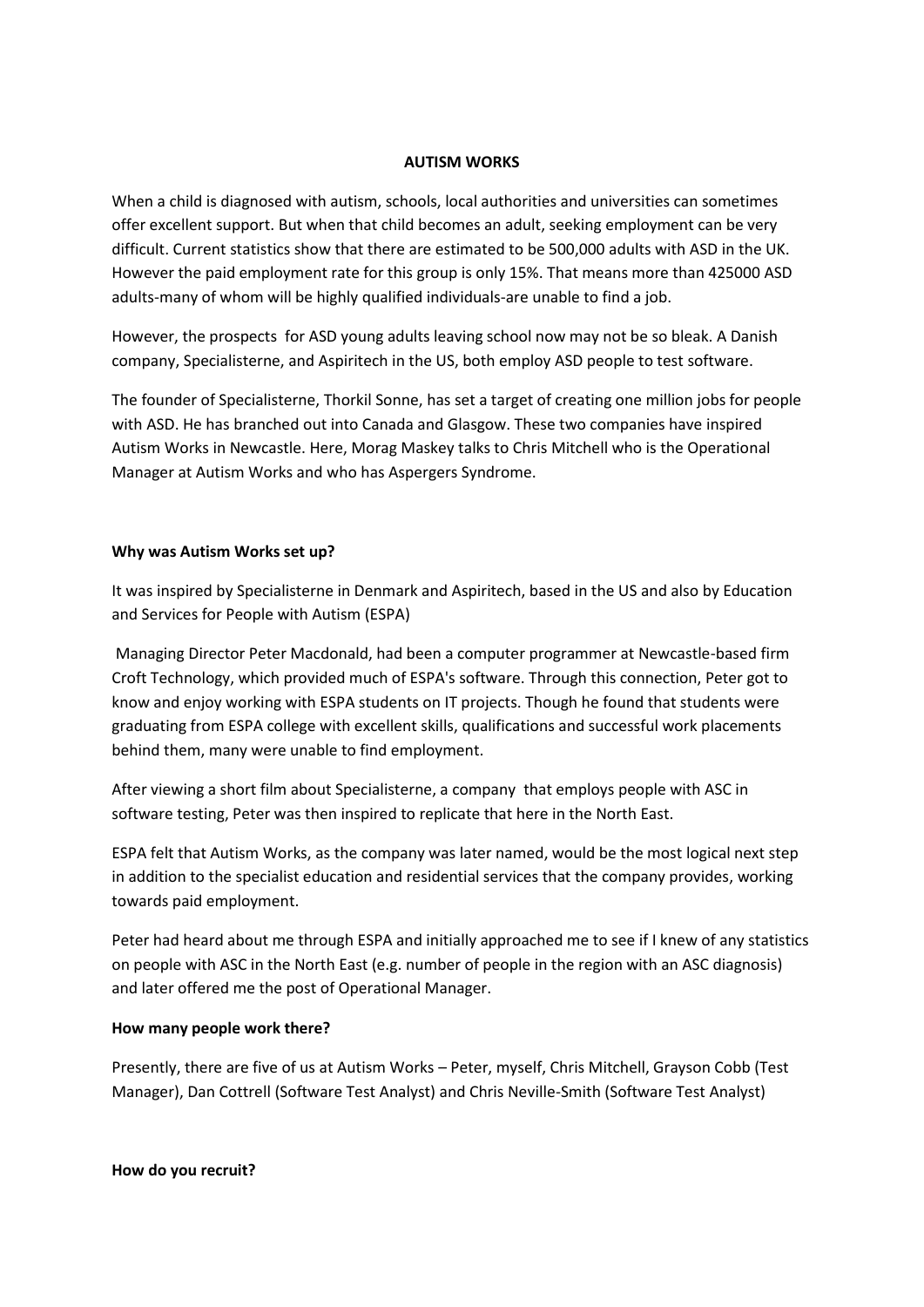One of my first tasks was to develop an ASC-friendly recruitment procedure. Taking on board the experiences of people diagnosed with Asperger's Syndrome, including my own, it became clear to me that many conventional recruitment methods needed unlearning. Previous organisations I have worked for had a one-size-fits-all recruitment policy, but one size doesn't fit people with Asperger's Syndrome.

There are many questions asked during job interviews and on application forms that are abstract or hypothetical. One of our software test analysts said that a question he had been asked at several interviews at which he had been unsuccessful at was: "What is it that sets you apart from the other candidates as to why you are the best person for the job". He felt unable to answer it because he hadn't seen or met the other candidates!

Many other job interview questions people with Asperger's Syndrome have often said that they have difficulties with are those that are open to literal interpretation, such as: "How would you describe yourself as a good communicator?', which could mean being able to communicate instructions up three floors using a megaphone!

At Autism Works, within our person specifications, job descriptions and application forms and at the interview stage we have removed ambiguous statements and we ask closed questions specific to the job. A key feature of our application form is that it includes an Individual Needs Questionnaire, which asks candidates if they have any needs or issues that may affect them in the workplace, including sensory issues (eg touch, light etc.). This isn't used to determine selection. Prior to interview, we invite candidates in for a pre-interview briefing where they can discuss any individual needs that they may have.

Once in employment, where necessary, we provide support to employees who experience difficulties in adjusting to the working environment.

# **What are the barriers to people with ASC working in a neurotypical environment?**

Many relate to social issues including misreading non-verbal social cues including facial expressions and eye contact. As well as difficulties in being able to read facial expressions and eye contact, it is also difficult for a person with Asperger's sometimes to be aware of their own facial expressions and eye contact and how it affects colleagues. Eye contact in an employee with Asperger's can appear either prolonged or non-existence. Prolonged eye contact can be interpreted as 'staring' while lack of eye-contact may be interpreted as 'rude'.

People not on the autistic spectrum tend to learn the unwritten rules of non-verbal social interaction by intuition. Many people on the spectrum feel as though they have to learn non-verbal social skills through observation, which can often mean learning through mistakes, which is not the most comfortable way of learning.

Anxiety can also affect a person on the spectrum in the workplace, in relation to coping with sudden or unpredictable demands (e.g. crisis response). Workplace change can also be difficult to cope with, especially if it is sudden. Many people on the spectrum thrive on routine and predictability, when it is removed it can be like the carpet being dragged from under one's feet.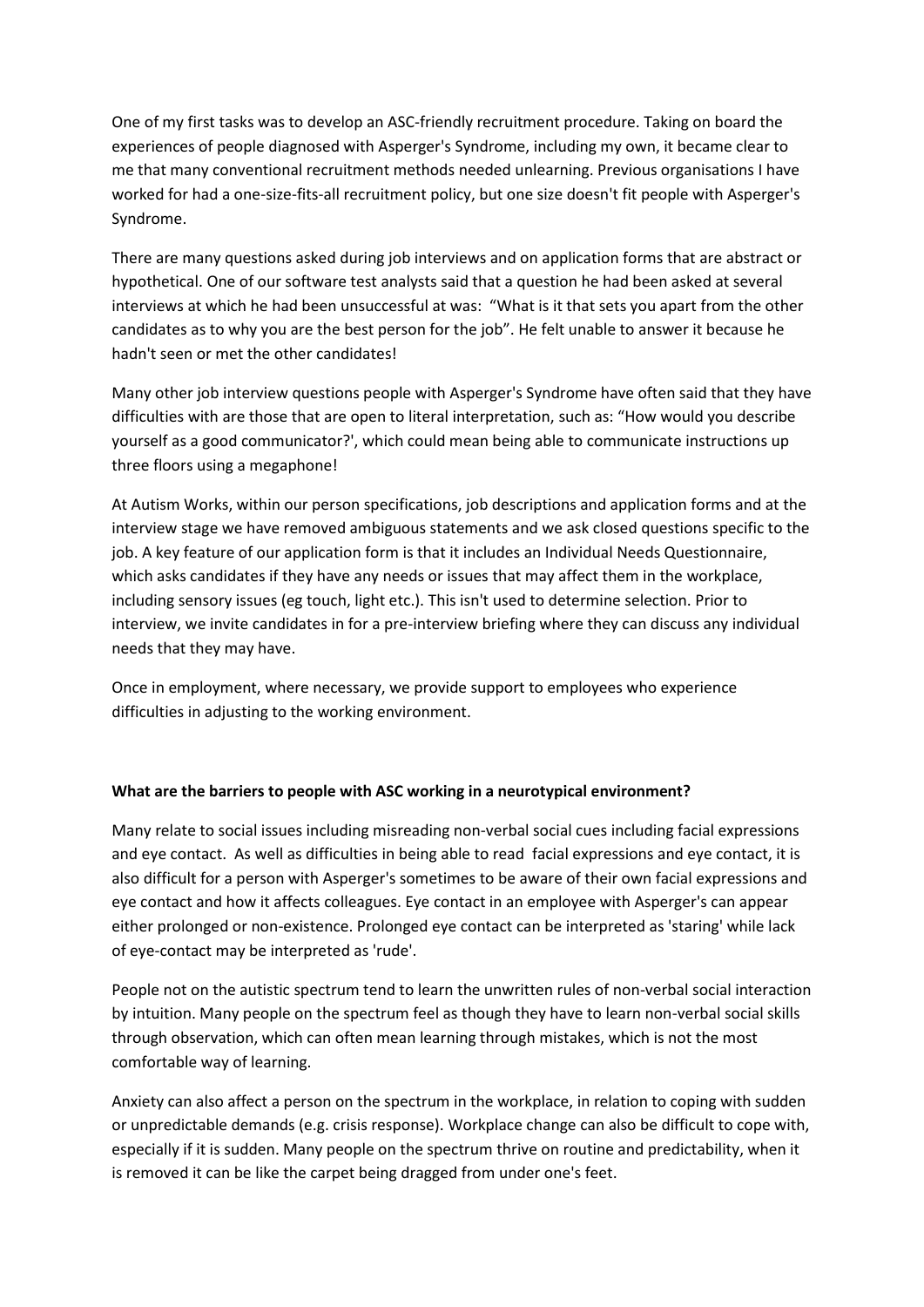## **What are the benefits for a company employing ASC workers?**

Though there are social challenges that people on the spectrum in the workplace face, there are also many benefits in employing people with ASC in roles that suit their strengths and skills.

Their strengths lie in tasks that are routine and repetitive, including software testing which requires strong attention to detail, excellent rote memory and is rules orientated.

Providing employment to people with Asperger's enhances their quality of life in helping to reduce social isolation and allowing them to become active and valued citizens in their community. Employing people on the spectrum means they have the chance to develop both financial and social independence, and become less reliant on benefits and those on whom they rely for support, including their family, counsellors and social workers.

## **Has there been any opposition to the company employing ASD workers only?**

We don't only employ people on the autistic spectrum. We are open to applications from people not on the autistic spectrum as well as people who have an autism or Asperger's Syndrome 'in progress'. As part of their training, employees at Autism Works work towards the ISEB Foundation Certificate, an industry-recognised qualification for software testing, which aids employability beyond Autism Works.

In keeping with Autism Works' goal of raising awareness of autism and Asperger's Syndrome in the workplace, the more clients work with our employees and get to know people with autism and Asperger's, as well as their personal qualities, the more awareness spreads. One of the most memorable comments that I had when giving training on Asperger's Syndrome and Employment was from a delegate who had enjoyed working with a colleague with Asperger's so much that if he saw on an application that if an applicant said that they were diagnosed with Asperger's Syndrome, he would be thrilled!

### **Is the working environment adapted in any way for people with ASC?**

As ASC is a largely individual condition, it isn't possible to standardise working practice in a way to meet the needs of all. Where possible, we make reasonable adjustments based on individual needs, including sensory issues.

For instance it could be that an applicant experiences much stress with rush hour crowds or traffic. In which case we could alter start/finish times so that they would miss the worst of it. Just small changes like this can make a huge difference, which can have a positive impact on productivity.

# **Is it difficult to build a team spirit?**

I am not in a position yet to answer this as we are still a small team and in the early stages of development. So far though I guess we have found that having a general awareness understanding of Autism and Asperger's Syndrome in the working environment is a good foundation.